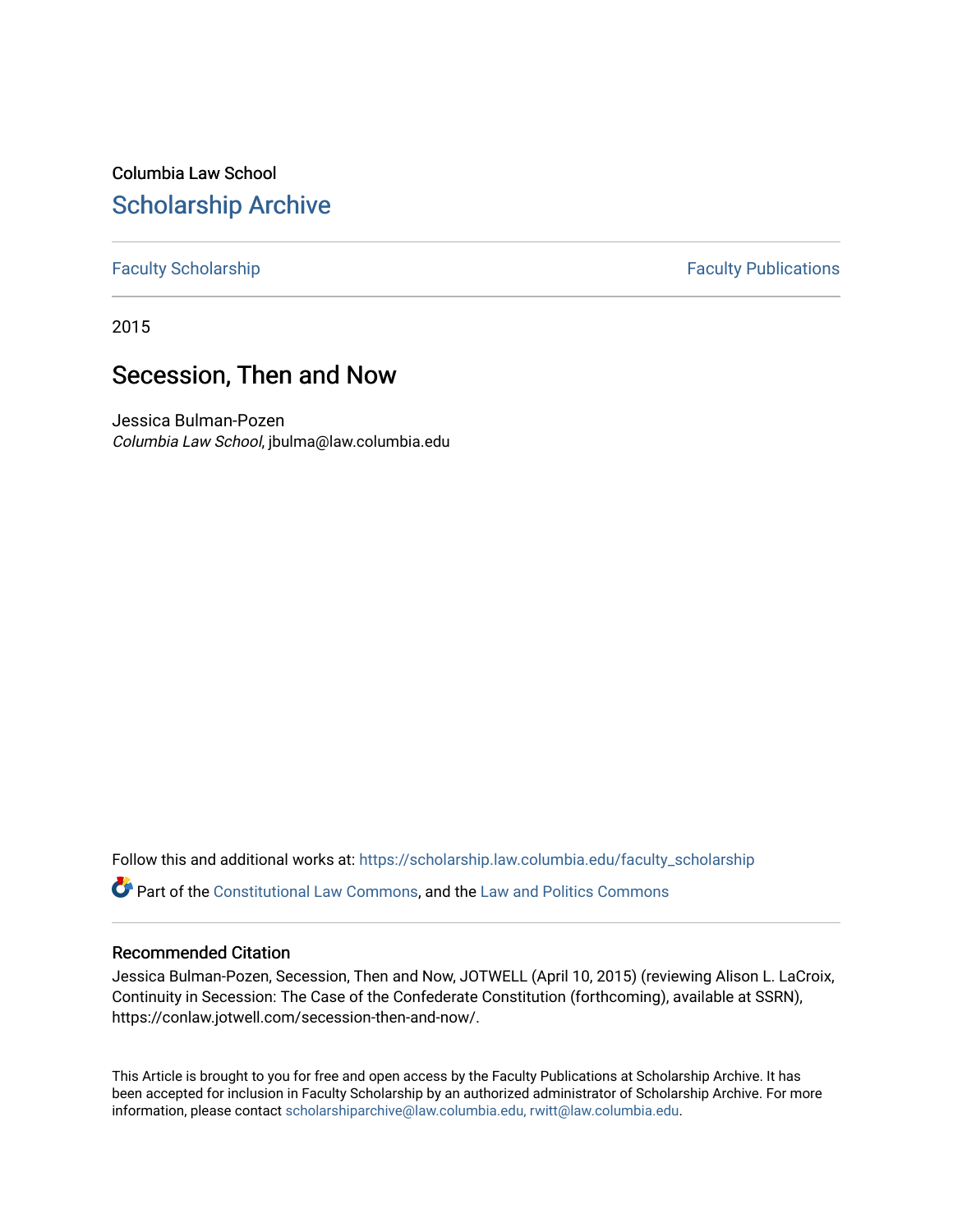# **Secession, Then and Now**

**Author :** Jessica Bulman-Pozen

**Date :** April 10, 2015

Alison L. LaCroix, Continuity in Secession: The Case of the Confederate Constitution (forthcoming), available at [SSRN](http://papers.ssrn.com/sol3/papers.cfm?abstract_id=2571358).

Secession has been back in the news of late. Hundreds of thousands of individuals across the country signed petitions seeking permission for their states to leave the United States after President Obama's reelection; Governor Perry riffed on Texas's departure from the Union "if Washington continues to thumb their nose at the American people"; and members of the Second Vermont Republic insist the Green Mountain State would be better off alone. Overseas, a bid for Scottish independence from the United Kingdom nearly prevailed last fall.

A curious feature of many contemporary secessionist movements is their claim to represent the real nation-state from which they seek to depart. The paradigmatic secession case involves a self-consciously distinct national group trying to throw off the yoke of the state encompassing it. But many of today's movements instead embrace the nation-state they would leave behind, insisting they are truer to its founding principles than the current regime. [Alison LaCroix'](http://www.law.uchicago.edu/faculty/lacroix)s provocative and illuminating essay, Continuity in Secession: The Case of the Confederate Constitution, not only sheds light on the most important secessionist movement in American history, but also offers new purchase on this feature of contemporary law and politics.

LaCroix's account of Confederate constitutionalism is valuable in its own right. In a challenge to the prevailing understanding of the Confederacy as a bastion of states' rights, she first builds on recent scholarship exploring the substantial similarity of the United States Constitution and the Confederate Constitution, including with respect to centralization. The Confederate Constitution envisioned a strong Confederate Congress empowered by a Commerce Clause, Necessary and Proper Clause, and Supremacy Clause. There were, to be sure, state-sovereignty-enhancing changes in the document, including the preamble's nod to compact theory, limits on the central government's taxing power, and a restriction on appropriations for internal improvements (perhaps a strange emphasis for twenty-first century readers, but one of the critical questions of nineteenth-century federalism). Overall, however, it is difficult to place the U.S. Constitution of 1861 alongside the Confederate Constitution of 1861 and not wonder, as David Currie once did, whether "Southern statesmen had no objection to a strong central government after all [but] only wanted to run it themselves." Indeed, in making theirs an expressly pro-slavery constitution, Confederate drafters centralized authority over slavery to a much greater degree than the U.S. Constitution had.

Still more interesting than LaCroix's discussion of the Confederate and U.S. Constitutions is her account of Confederate constitutional interpretation. Confederate leaders not only copied provisions from the founding document of the country they sought to leave, but also interpreted their Constitution as a seamless continuation of the U.S. Constitution. They understood themselves to have inherited modes of interpretation, and particular constitutional interpretations, from the United States and cast their project as constitutionally preservative and—insofar as it differed from the extant text—redemptive of the founders' Constitution. "The Confederate mode of constitutionalism," LaCroix writes, was "consciously intertemporal and inter-regime."

An especially intriguing example of such inter-regime constitutionalism concerns the interpretation of the Confederacy's Recess Appointments Clause. Did the "vacancies" it referred to have to come into existence during a recess (a question the Supreme Court answered in the negative just last Term with respect to the U.S. Constitution)? Reasoning that the text of the Clause, a near replica of the U.S. Constitution's Recess Appointments Clause, was best read to apply only to those vacancies that occurred during a recess, Confederate Attorney General Watts nonetheless adopted the contrary interpretation because of U.S. government practice. The construction of the text by U.S. Attorneys